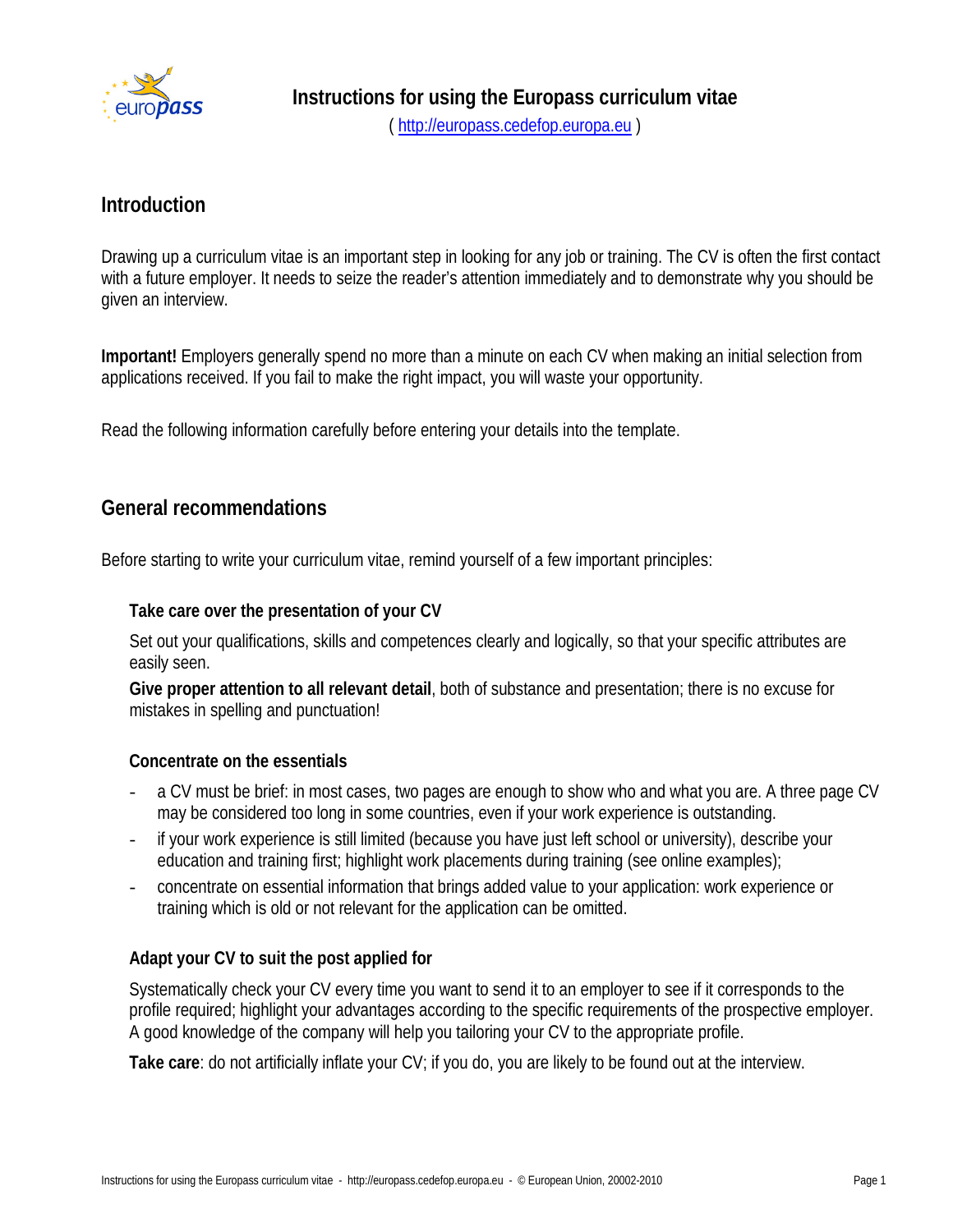## **Keep to the structure of the template**

The Europass curriculum vitae allows you to present your qualifications, skills and competences in a logical order:

- personal information;
- description of your work experience;
- description of your education and training (which may appear before the heading 'Work experience' for users with limited work experience; to invert the order of the two headings, use the 'copy/paste' command in your word processing software);
- detailed inventory of your skills and competences, acquired in the course of your training, work and daily life.

## **Notes:**

- print your curriculum vitae on white paper;
- retain the suggested font and layout;
- avoid underlining or writing whole sentences in capitals or bold: it affects the readability of the document;
- do not split an entry under one heading over two pages (e.g. your list of training courses) to avoid this use the 'page break' command in your word processing software;
- the boxes containing the various headings should not appear when the document is printed.

## **Be clear and concise**

Your profile must be appreciated by the potential employer after a few seconds' reading. In consequence:

- use short sentences;
- concentrate on the relevant aspects of your training and work experience;
- explain any breaks in your studies or career;
- remove any optional heading (e.g. if you have no 'Artistic skills and competences' (see page 2 of the template) or if you consider that such skills and competences do not bring added value to your application, remove the whole entry using the 'cut' command in your word processing software.

## **Have someone else read your CV on completion**

Check your CV carefully once you have filled it in to remove any spelling mistakes and to ensure it is laid out clearly and logically.

Have someone else read your CV so that you are sure the content is clear and easy to understand.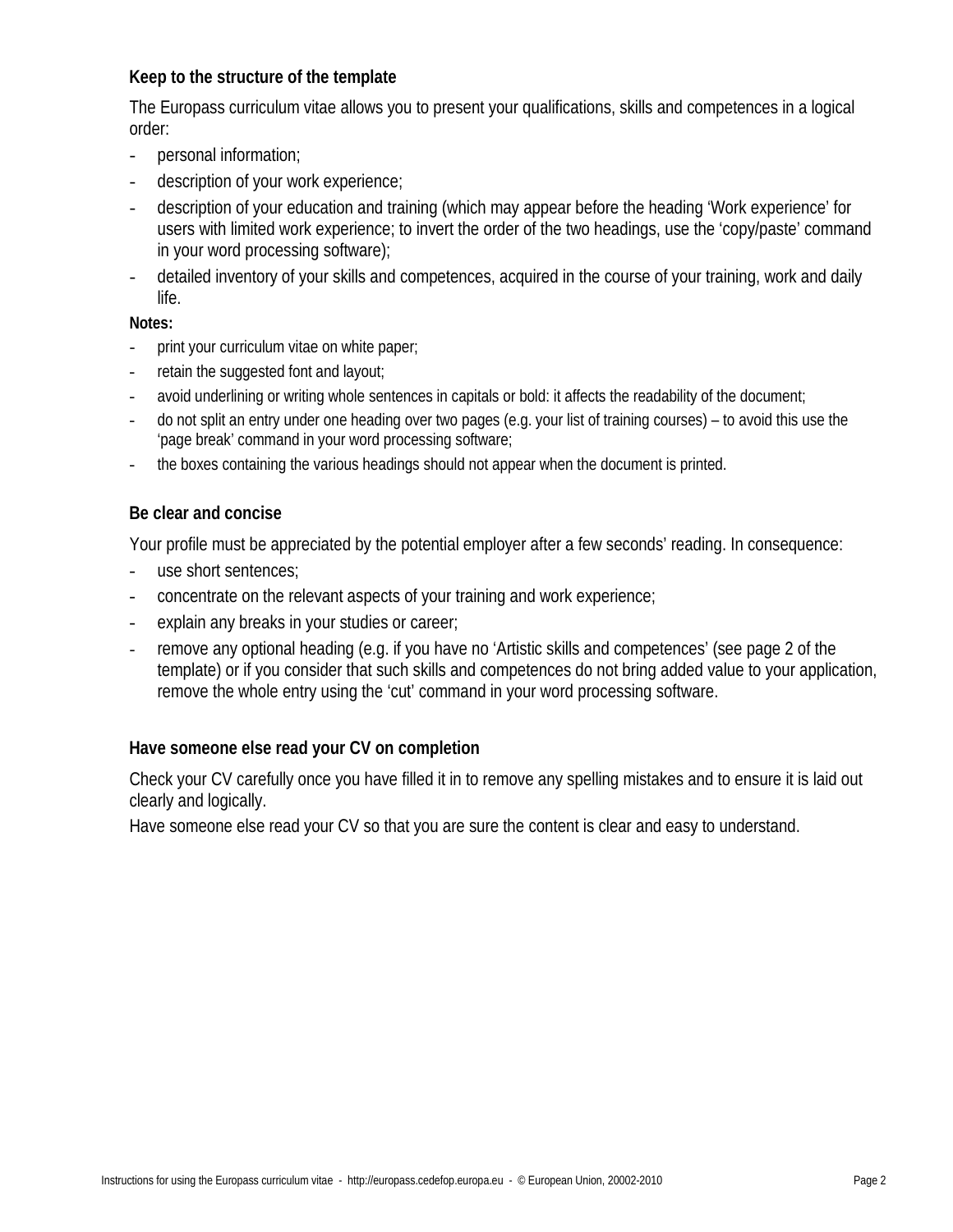

How to draft your Europass curriculum vitae?

# **I. Use the online interface or download the CV template:**

You can either

(a) use the online interface available on the Europass website. (http://europass.cedefop.europa.eu) Your CV can be then saved to the directory of your choice;

or

(b) download the CV template (in Word or OpenDocument format) in the language of your choice from the same website and save it on your computer hard disk; you then complete the various headings in the righthand column, and insert your personal data.

If you need guidance, consult the sample CVs provided on http://europass.cedefop.europa.eu

# **II. Fill in the different sections as follows**

# **Important**:

- do not change the wording of the left-hand column;
- keep to the layout and font used in the template.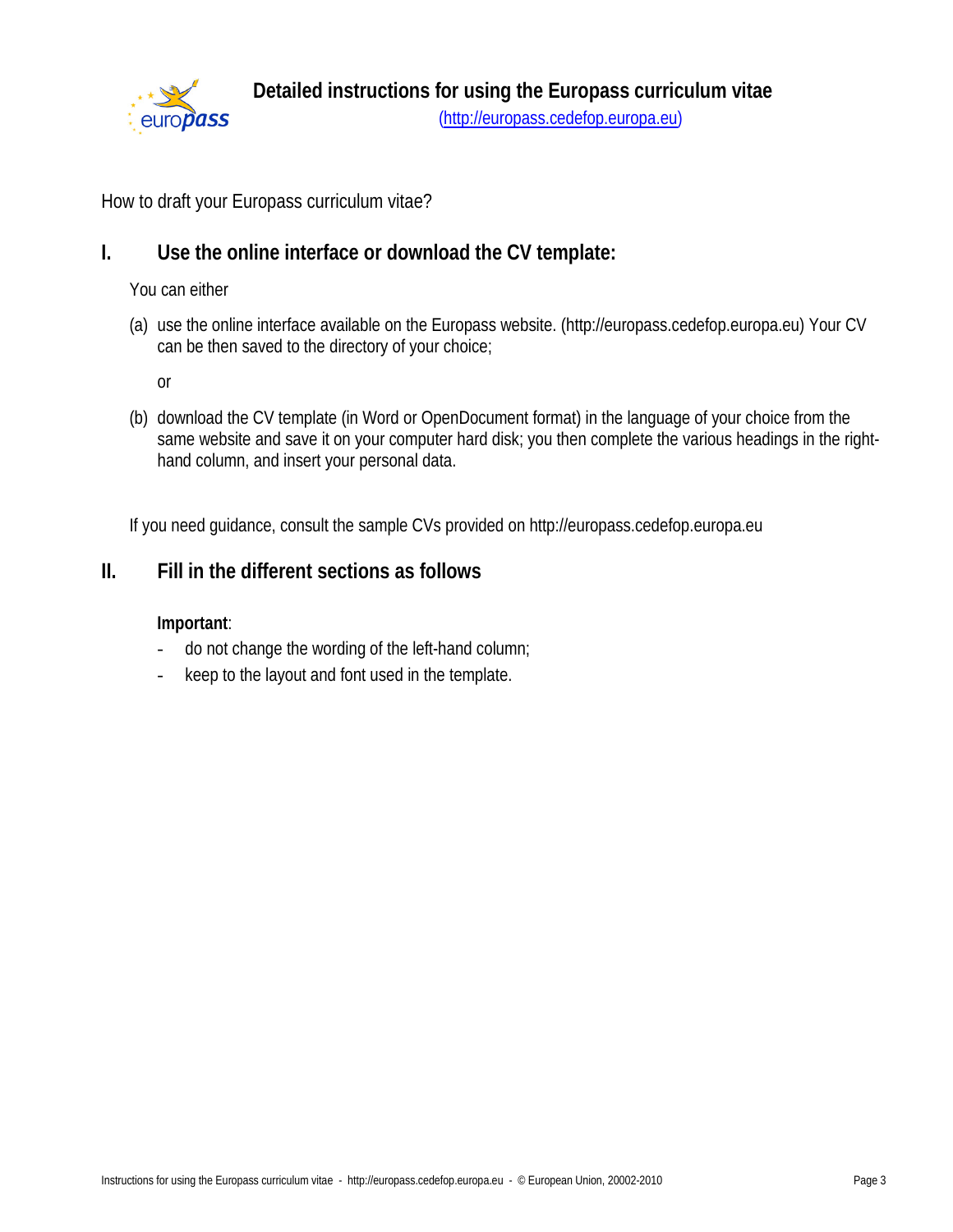| europass<br>Europass<br>curriculum vitae<br><b>Personal information</b> | Insert photograph if requested (optional)<br>Notes:<br>a picture is not essential in a CV, unless requested by the employer<br>format: preferably jpg.<br>$\overline{\phantom{0}}$                                                                                                                                                                                                                                                                                                                                                                                                                                                                                                                                                                                                                                                                                                                                                                                                      |
|-------------------------------------------------------------------------|-----------------------------------------------------------------------------------------------------------------------------------------------------------------------------------------------------------------------------------------------------------------------------------------------------------------------------------------------------------------------------------------------------------------------------------------------------------------------------------------------------------------------------------------------------------------------------------------------------------------------------------------------------------------------------------------------------------------------------------------------------------------------------------------------------------------------------------------------------------------------------------------------------------------------------------------------------------------------------------------|
| Surname(s) / First name(s)<br>(remove if not relevant)                  | State your surname(s) (preferably using small capitals) and first name(s), (preferably<br>using lower case), e.g.:<br>SMITH, John Andrew<br>in conformity with the rules that apply in your country.<br>Note: if you have more than one other name, start with the one you usually use.                                                                                                                                                                                                                                                                                                                                                                                                                                                                                                                                                                                                                                                                                                 |
| Address(es)<br>(remove if not relevant)                                 | State your complete postal address(es) where you wish to be contacted, e.g.:<br>12, High Street, Newtown AB12 3CD<br>Notes:<br>show clearly the address at which you can be contacted quickly. If your permanent address<br>is different from where you are living at present, you may write both addresses, stating the<br>dates between which you can be contacted at each;<br>the order in which the items in an address appear may vary from country to country; follow<br>the rules that apply so that post will reach you quickly; do not forget the country code if you<br>are applying abroad (see sample CV);<br>in the case of Ireland, the United Kingdom and the Netherlands, the name of the country is<br>written out in full:<br>Dublin 2<br>Ireland<br>London SW1P 3AT<br>United Kingdom<br>2500 EA Den Haag<br>Nederland<br>For further details, consult the Interinstitutional style guide, available on line:<br>http://publications.europa.eu/code/en/en-370103.htm |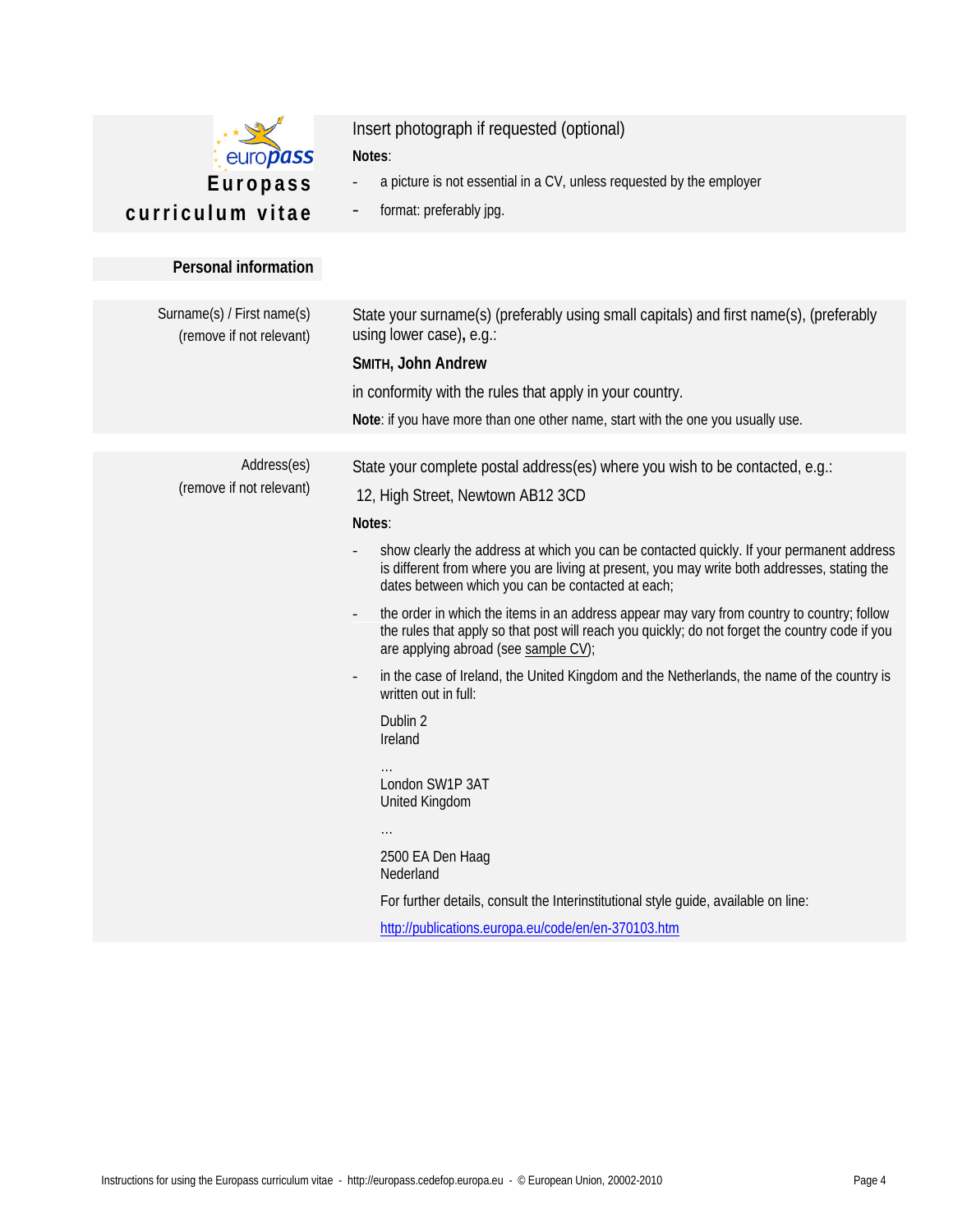| Telephone(s)<br>(remove if not relevant)                                      | State the telephone number(s) where you wish to be contacted, e.g.:<br>Fixed: +44 2012345678<br>Notes:<br>- Indicate the number in its international form.<br>need to add the prefix for international calls.<br>code if there is one, is presented in a single block. | Mobile: +44 7123456789<br>- Prefix the international dialling code with a plus sign '+' (no following space) indicating the<br>- After the international dialling code and a space, the complete number, including the regional |  |  |  |  |
|-------------------------------------------------------------------------------|------------------------------------------------------------------------------------------------------------------------------------------------------------------------------------------------------------------------------------------------------------------------|---------------------------------------------------------------------------------------------------------------------------------------------------------------------------------------------------------------------------------|--|--|--|--|
| Fax(es)<br>(remove if not relevant)                                           | +44 2012345678                                                                                                                                                                                                                                                         | Write your fax number(s), using the same rules as for your telephone number(s) e.g.:                                                                                                                                            |  |  |  |  |
| $E$ -mail $(s)$<br>(remove if not relevant)                                   | Write your e-mail address(es) in full, specifying if it is your personal or professional<br>address, e.g.:<br>bragov@whaoo.com                                                                                                                                         |                                                                                                                                                                                                                                 |  |  |  |  |
| Nationality(-ies)<br>(optional)                                               | Write your nationality(-ies), e.g.:<br>Irish                                                                                                                                                                                                                           |                                                                                                                                                                                                                                 |  |  |  |  |
| Date of birth<br>(optional)                                                   | Give your date of birth (dd/mm/yyyy), e.g.:<br>02.04.1963                                                                                                                                                                                                              |                                                                                                                                                                                                                                 |  |  |  |  |
| Gender<br>(optional)                                                          | Specify your gender, (Male / Female) e.g.:<br>Male                                                                                                                                                                                                                     |                                                                                                                                                                                                                                 |  |  |  |  |
| Desired employment /<br><b>Occupational field</b><br>(remove if not relevant) | Specify your job target or occupational field, e.g.:<br>Database manager and administrator<br>competences.                                                                                                                                                             | Note: this entry gives an immediate overview of your profile by focusing on your core                                                                                                                                           |  |  |  |  |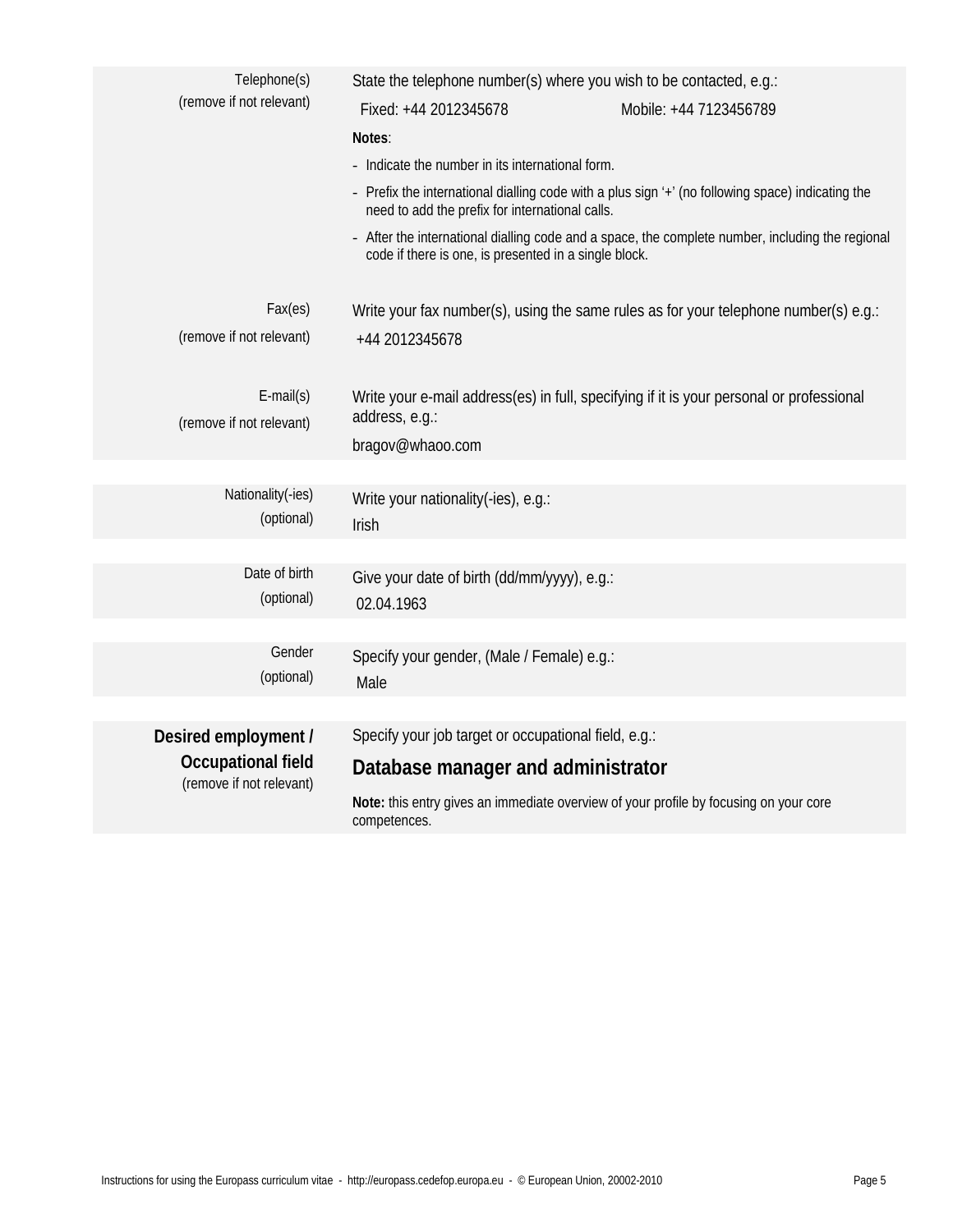#### **Work Experience**

Under this heading, make a separate entry for each relevant job held, **starting with the most recent.**

**Notes**:

- if you are applying for your first job, do not forget to mention work placements during training which provide evidence of initial contact with the world of work;
- if your work experience is still limited (because you have just left school or university), describe your education and training first (to invert the order of the two headings, use the 'copy/paste' command in your word processing software); highlight work placements during training (see online examples);
- for the sake of brevity, focus on the work experience that gives added weight to your application. Do not overlook experience which may be an asset even though it is not directly related to the profile of the job for which you are applying (e.g., time spent abroad, work bringing you into contact with the public, etc.);
- reproduce the table (using the 'copy/paste' command in your word processing software) as many times as required. To delete a heading, use the 'Table' commands menu in your word processing software.

| Dates                                | Write the dates to show how long you held the job in question, e.g.:<br>From March 1994 to December 1999                          |
|--------------------------------------|-----------------------------------------------------------------------------------------------------------------------------------|
| Occupation or position held          | State your job title or the nature of your occupation, e.g.:                                                                      |
|                                      | HGV mechanic, Maintenance technician, Receptionist                                                                                |
| Main activities and responsibilities | State your main activities and responsibilities, e.g.:<br>Maintenance of computers<br><sub>or</sub>                               |
|                                      | Relations with suppliers                                                                                                          |
|                                      | <sub>or</sub><br>Maintaining parks and gardens                                                                                    |
|                                      | If necessary, quantify your responsibilities (percentage of working time, length of time<br>spent on each occupation, etc.).      |
| Name and address of employer         | State the name and address of the employer, e.g.:<br>Anderson and Dobbs Ltd., 12 Highland Road, Edinburgh EH3 4AB, United Kingdom |
|                                      | Note: if relevant, add more information (telephone, fax, e-mail or Internet address), e.g.:                                       |
|                                      | Tel.: (44-31) 123 45 67 - Fax (44-31) 123 45 68 - E-mail: J.Robinson@andes.co.uk;<br>Website: http://www.anderdobbs.co.uk         |
| Type of business or sector           | State the nature of the employer's business or sector, e.g.:                                                                      |
|                                      | Transport and logistics                                                                                                           |
|                                      | <sub>or</sub>                                                                                                                     |
|                                      | Auditing                                                                                                                          |
|                                      | or                                                                                                                                |
|                                      | Manufacturer of motor vehicle parts                                                                                               |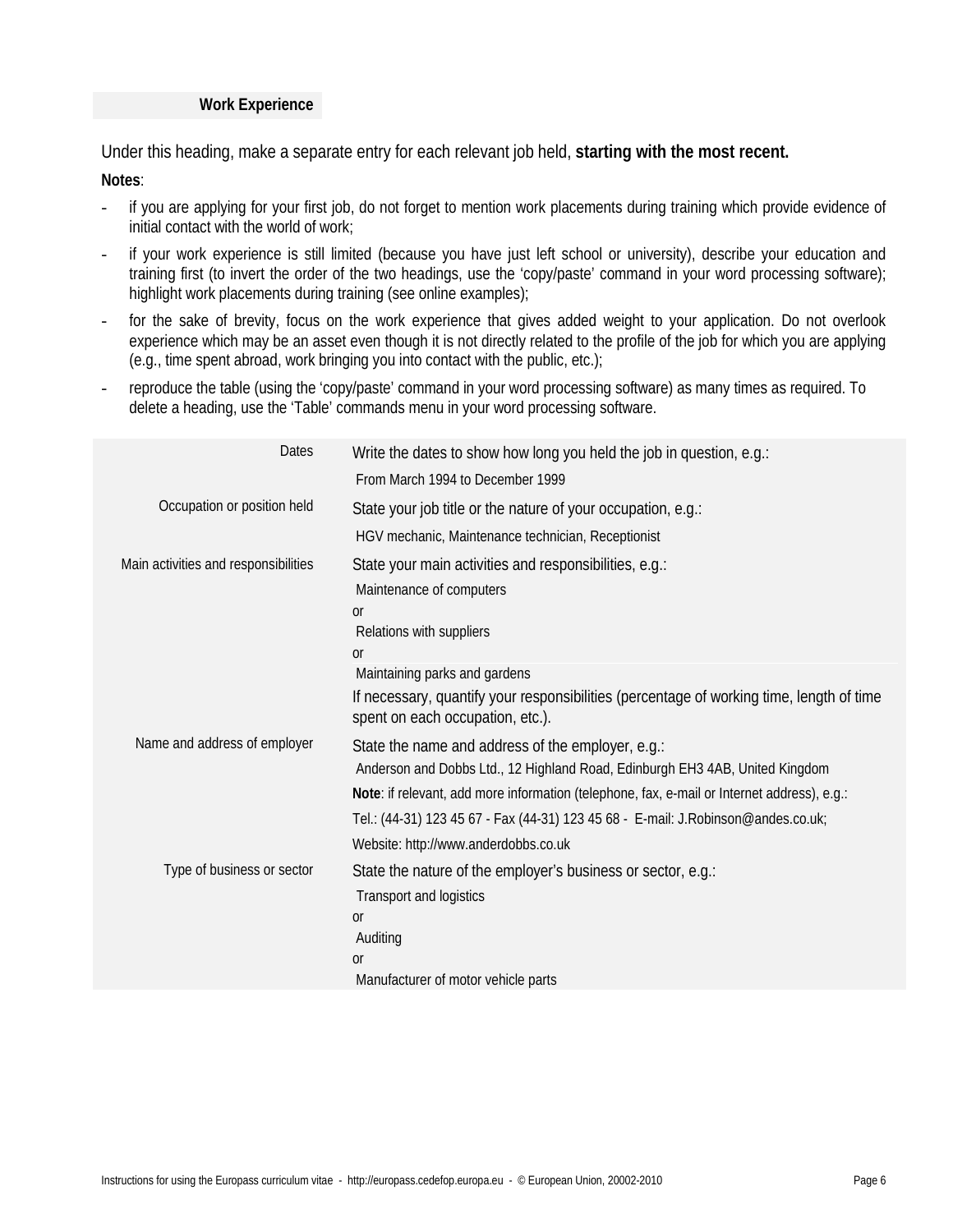#### **Education and training**

Under this heading, make a separate entry for each course completed, i.e., each course leading to a qualification, **starting with the most recent.**

**Notes**:

- if your work experience is still limited (because you have just left school or university), describe your education and training first (to invert the order of the two headings, use the 'copy/paste' command in your word processing software);
- there is no need to show all your qualifications: do not go back as far as primary school if you hold a university degree; focus on the qualifications which are an asset to your application;
- reproduce the table (using the 'copy/paste' command in your word processing software) as many times as required. To delete a heading, use the 'Table' commands menu in your word processing software.

| <b>Dates</b>                                                                     | Write the dates to show how long the course in question lasted, e.g.:<br>From September 1994 to June 1998                                                                                                                                                                                                           |
|----------------------------------------------------------------------------------|---------------------------------------------------------------------------------------------------------------------------------------------------------------------------------------------------------------------------------------------------------------------------------------------------------------------|
| Title of qualification awarded                                                   | Write the exact title of the qualification awarded, e.g.:<br>National Vocational Qualification (NVQ) Level 2: Bakery Service                                                                                                                                                                                        |
|                                                                                  | Note: avoid using abbreviations on their own (e.g. NVQ).                                                                                                                                                                                                                                                            |
| Principal subjects/occupational skills<br>covered                                | Summarise the main subjects or occupational skills taught during the course in<br>question, grouping them together if necessary for the sake of brevity, e.g.:<br>General                                                                                                                                           |
|                                                                                  | - English language, Welsh language, mathematics, foreign language (Spanish)<br>- physical education and sports<br>Occupational                                                                                                                                                                                      |
|                                                                                  | - occupational techniques (making of standard breads, fancy breads, cakes and pastries)<br>- science applied to food and equipment (microbiology, biochemistry, hygiene)<br>- occupational technology (basic principles, hygiene and safety)<br>- knowledge of business and its economic, legal and social context. |
|                                                                                  | Note: combine items, and focus on the occupational skills which would be an asset if you were<br>appointed.                                                                                                                                                                                                         |
| Name and type of organisation<br>providing education and training                | State the name (and if appropriate, the address) and type of the institution attended,<br>$e.g.$ :                                                                                                                                                                                                                  |
|                                                                                  | South Wales Technical College<br>Glamorgan Place<br>Cardiff CF1 2AB                                                                                                                                                                                                                                                 |
| Level in national or international<br>classification<br>(remove if not relevant) | If the level of the qualification corresponds to an existing national or international<br>classification system, state the level within the classification concerned (national<br>classification, ISCED, etc.).                                                                                                     |
|                                                                                  | If necessary, ask the body which awarded the qualification.                                                                                                                                                                                                                                                         |
|                                                                                  | For more information on ISCED (International Standard Classification of Education)<br>devised by UNESCO, consult:                                                                                                                                                                                                   |
|                                                                                  | http://www.uis.unesco.org/Library/Documents/isced97-en.pdf                                                                                                                                                                                                                                                          |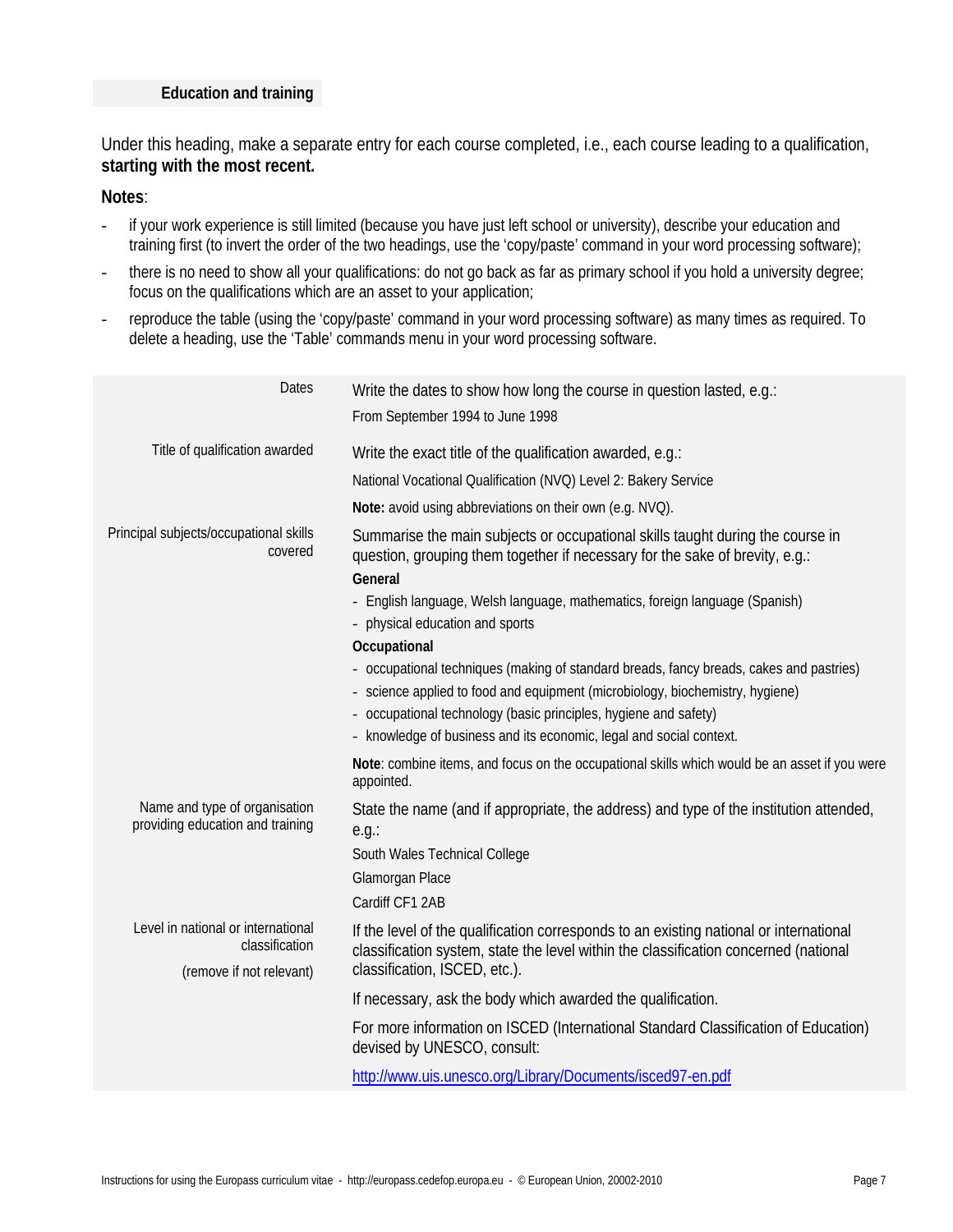### **Personal skills and competences**

This page is dedicated to skills and competences acquired in the course of life and career but not necessarily covered by formal certificates and diplomas. In other words, it aims to give a complete picture of your skills and competences. The headings below (languages, social, organisational, technical, computer-related, artistic and other skills and competences) allow you describe skills and competences acquired both in the course of your education and training (during your studies) during seminars or continuing training sessions, and in a non-formal manner (in the course of your occupational or leisure activities).

**General note**: Delete any heading under which you have nothing relevant to say, using the 'cut' command menu in your word processing software.

| Mother tonque(s)                              | State your mother tongue(s) here, e.g.:   |                                                                            |           |                                                                                                                                                                                                                                                                     |  |                    |      |                            |      |                     |
|-----------------------------------------------|-------------------------------------------|----------------------------------------------------------------------------|-----------|---------------------------------------------------------------------------------------------------------------------------------------------------------------------------------------------------------------------------------------------------------------------|--|--------------------|------|----------------------------|------|---------------------|
|                                               |                                           | English                                                                    |           |                                                                                                                                                                                                                                                                     |  |                    |      |                            |      |                     |
|                                               |                                           |                                                                            |           |                                                                                                                                                                                                                                                                     |  |                    |      |                            |      |                     |
| Other language(s)<br>(remove if not relevant) | writing (see instructions below heading). |                                                                            |           | Note: state in the section below your skills and competences in foreign languages. Use<br>the self-assessment scale developed by the Council of Europe to help people self-<br>assessing their foreign language level of proficiency in understanding, speaking and |  |                    |      |                            |      |                     |
| Self-assessment                               |                                           | Understanding                                                              |           |                                                                                                                                                                                                                                                                     |  | Speaking           |      |                            |      | Writing             |
| European level (*)                            |                                           | Listening                                                                  |           | Reading                                                                                                                                                                                                                                                             |  | Spoken interaction |      | Spoken production          |      |                     |
| Spanish                                       | (C1)                                      | Proficient user                                                            | <b>B2</b> | Independent user (A2)                                                                                                                                                                                                                                               |  | Basic user         |      | (B1) Independent user (B2) |      | Independent<br>user |
| French                                        | (B1)                                      | Independent user<br>(1) Common European Framework of Deference (CEE) level | <b>B2</b> | Independent user (A2)                                                                                                                                                                                                                                               |  | Basic user         | (A2) | Basic user                 | (A2) | Basic user          |

*(\*) Common European Framework of Reference (CEF) level*

## **Instructions for using the self-assessment grid**

The self-assessment grid is based on the six level scale of the common European framework of reference for languages developed by the Council of Europe.

The grid consists of three broad levels as follows:

- Basic user (levels A1 and A2);
- Independent user (levels B1 and B2);
- Proficient user (levels C1 and C2).

To self-assess your foreign language level, read the descriptions below and write the relevant level (e.g. Proficient user - C2) in the adequate box of your CV (Listening, Reading, Spoken interaction, Spoken production and Writing).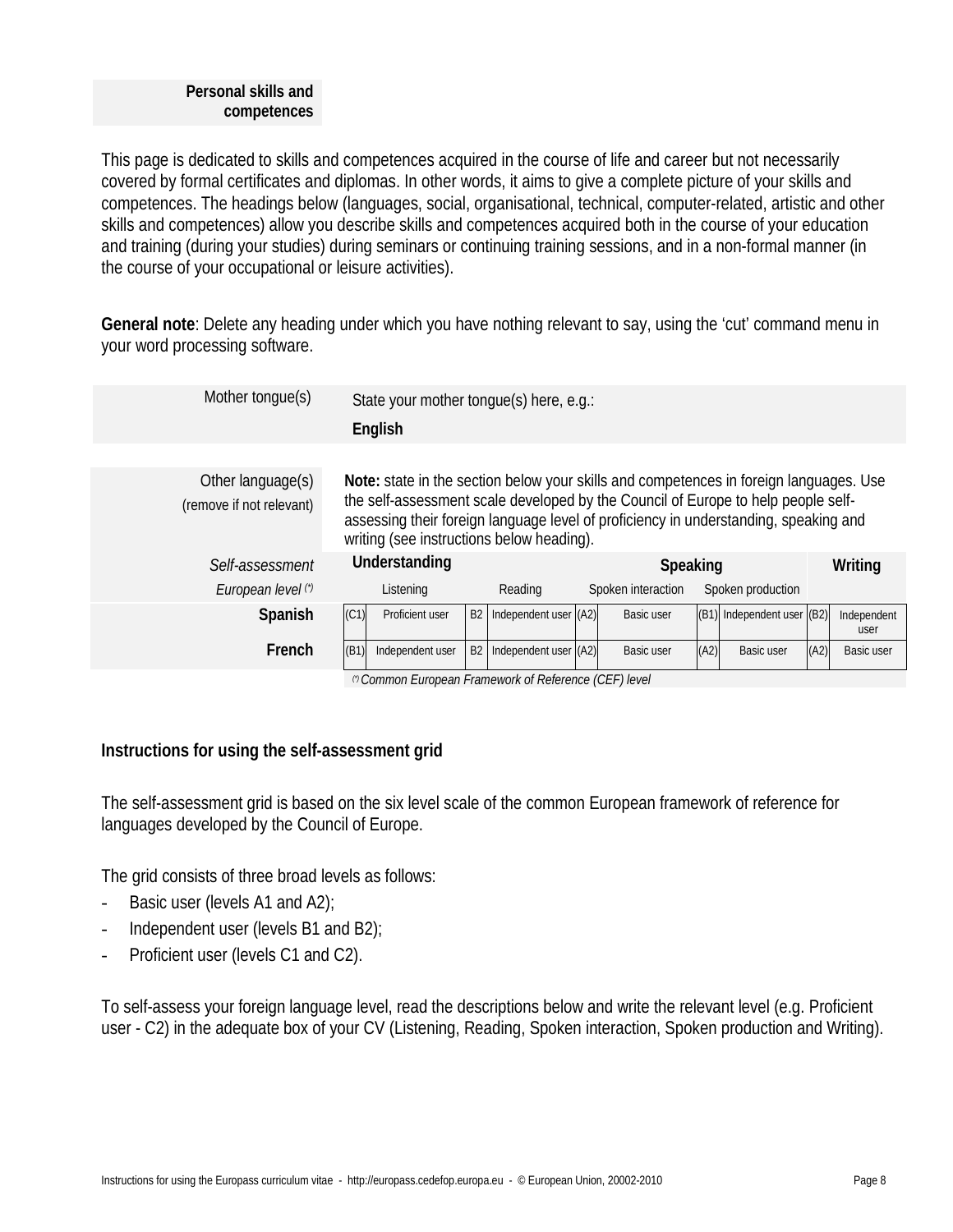# **Understanding**

# **Listening**

- **A 1:** I can understand familiar words and very basic phrases concerning myself, my family and immediate surroundings when people speak slowly and clearly.
- **A 2:** I can understand phrases and the highest frequency vocabulary related to areas of most immediate personal relevance (e.g. very basic personal and family information, shopping, local area, employment). I can catch the main points in short, clear, simple messages and announcements.
- **B 1:** I can understand the main points of clear standard speech on familiar matters regularly encountered in work, school, leisure, etc. I can understand the main points of many radio or TV programmes on current affairs or topics of personal or professional interest when the delivery is relatively slow and clear.
- **B 2:** I can understand extended speech and lectures and follow even complex lines of argument provided the topic is reasonably familiar. I can understand most TV news and current affairs programmes. I can understand the majority of films in standard dialect.
- **C 1:** I can understand extended speech even when it is not clearly structured and when relationships are only implied and not signalled explicitly. I can understand television programmes and films without too much effort.
- **C 2:** I have no difficulty in understanding any kind of spoken language, whether live or broadcast, even when delivered at fast native speed, provided I have some time to get familiar with the accent.

# **Reading**

- **A 1:** I can understand familiar names, words and very simple sentences, for example on notices and posters or in catalogues.
- **A 2:** I can read very short, simple texts. I can find specific, predictable information in simple everyday material such as advertisements, prospectuses, menus and timetables and I can understand short simple personal letters.
- **B 1:** I can understand texts that consist mainly of high frequency everyday or job-related language. I can understand the description of events, feelings and wishes in personal letters.
- **B 2:** I can read articles and reports concerned with contemporary problems in which the writers adopt particular attitudes or viewpoints. I can understand contemporary literary prose.
- **C 1:** I can understand long and complex factual and literary texts, appreciating distinctions of style. I can understand specialised articles and longer technical instructions, even when they do not relate to my field.
- **C 2:** I can read with ease virtually all forms of the written language, including abstract, structurally or linguistically complex texts such as manuals, specialised articles and literary works.

# **Speaking**

# **Spoken interaction**

- **A 1:** I can interact in a simple way provided the other person is prepared to repeat or rephrase things at a slower rate of speech and help me formulate what I'm trying to say. I can ask and answer simple questions in areas of immediate need or on very familiar topics.
- **A 2:** I can communicate in simple and routine tasks requiring a simple and direct exchange of information on familiar topics and activities. I can handle very short social exchanges, even though I can't usually understand enough to keep the conversation going myself.
- **B 1:** I can deal with most situations likely to arise whilst travelling in an area where the language is spoken. I can enter unprepared into conversation on topics that are familiar, of personal interest or pertinent to everyday life (e.g. family, hobbies, work, travel and current events).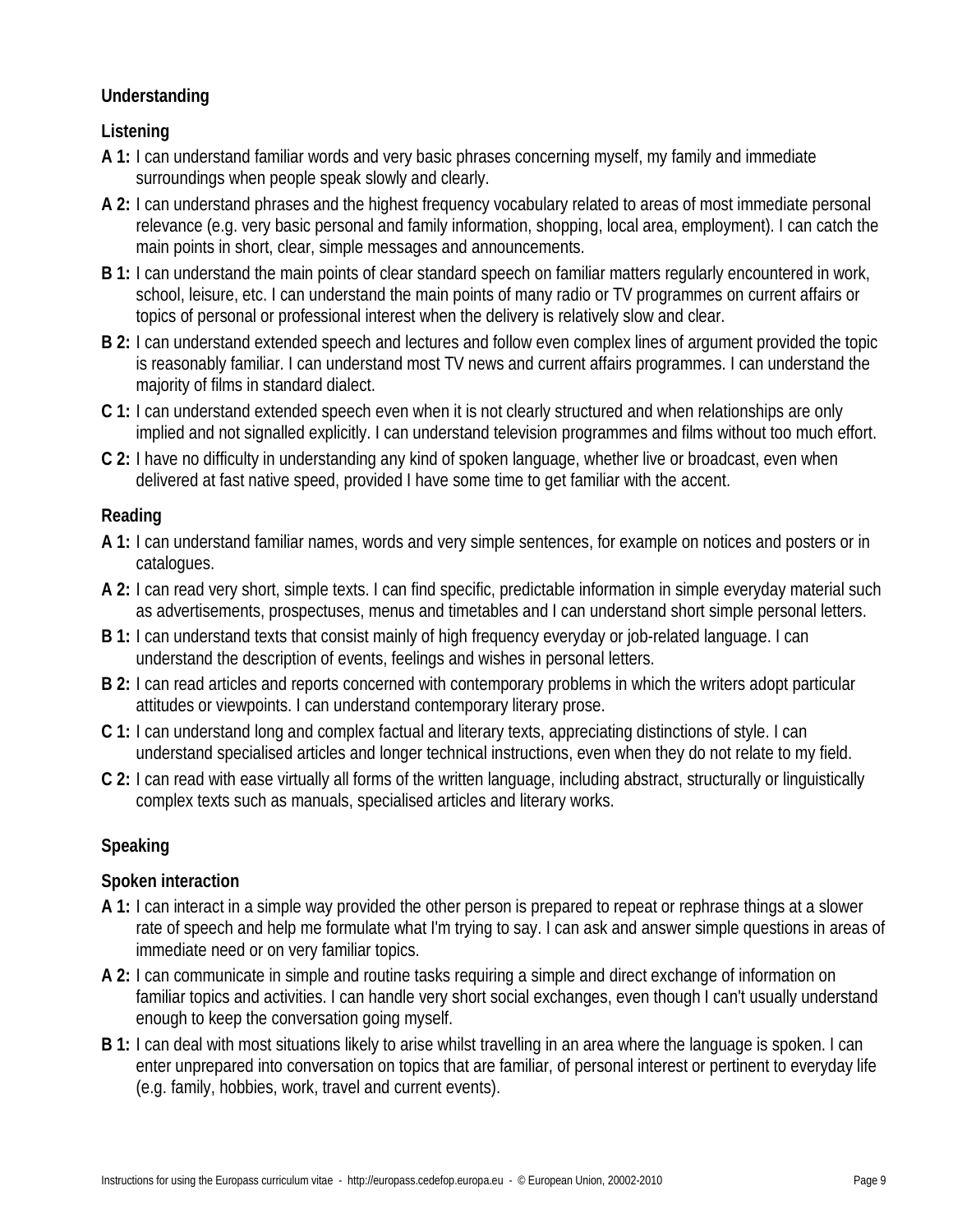- **B 2:** I can interact with a degree of fluency and spontaneity that makes regular interaction with native speakers quite possible. I can take an active part in discussion in familiar contexts, accounting for and sustaining my views.
- **C 1:** I can express myself fluently and spontaneously without much obvious searching for expressions. I can use language flexibly and effectively for social and professional purposes. I can formulate ideas and opinions with precision and relate my contribution skilfully to those of other speakers.
- **C 2:** I can take part effortlessly in any conversation or discussion and have a good familiarity with idiomatic expressions and colloquialisms. I can express myself fluently and convey finer shades of meaning precisely. If I do have a problem I can backtrack and restructure around the difficulty so smoothly that other people are hardly aware of it.

# **Spoken production**

- **A 1:** I can use simple phrases and sentences to describe where I live and people I know.
- **A 2:** I can use a series of phrases and sentences to describe, in simple terms, my family and other people, living conditions, my educational background and my present or most recent job.
- **B 1:** I can connect phrases in a simple way in order to describe experiences and events, my dreams, hopes and ambitions. I can briefly give reasons and explanations for opinions and plans. I can narrate a story or relate the plot of a book or film and describe my reactions.
- **B 2:** I can present clear, detailed descriptions on a wide range of subjects related to my field of interest. I can explain a viewpoint on a topical issue giving the advantages and disadvantages of various options.
- **C 1:** I can present clear, detailed descriptions of complex subjects integrating sub-themes, developing particular points and rounding off with an appropriate conclusion.
- **C 2:** I can present a clear, smoothly-flowing description or argument in a style appropriate to the context and with an effective logical structure which helps the recipient to notice and remember significant points.

# **Writing**

- **A 1:** I can write a short, simple postcard, for example sending holiday greetings. I can fill in forms with personal details, for example entering my name, nationality and address on a hotel registration form.
- **A 2:** I can write short, simple notes and messages. I can write a very simple personal letter, for example thanking someone for something.
- **B 1:** I can write simple connected text on topics which are familiar or of personal interest. I can write personal letters describing experiences and impressions.
- **B 2:** I can write clear, detailed text on a wide range of subjects related to my interests. I can write an essay or report, passing on information or giving reasons in support of or against a particular point of view. I can write letters highlighting the personal significance of events and experiences.
- **C 1:** I can express myself in clear, well-structured text, expressing points of view at some length. I can write about complex subjects in a letter, an essay or a report, underlining what I consider to be the salient issues. I can select a style appropriate to the reader in mind.
- **C 2:** I can write clear, smoothly-flowing text in an appropriate style. I can write complex letters, reports or articles which present a case with an effective logical structure which helps the recipient to notice and remember significant points. I can write summaries and reviews of professional or literary works.

The self-assessment grid can be accessed from the website of the Council of Europe (www.coe.int/portfolio).

**Notes**: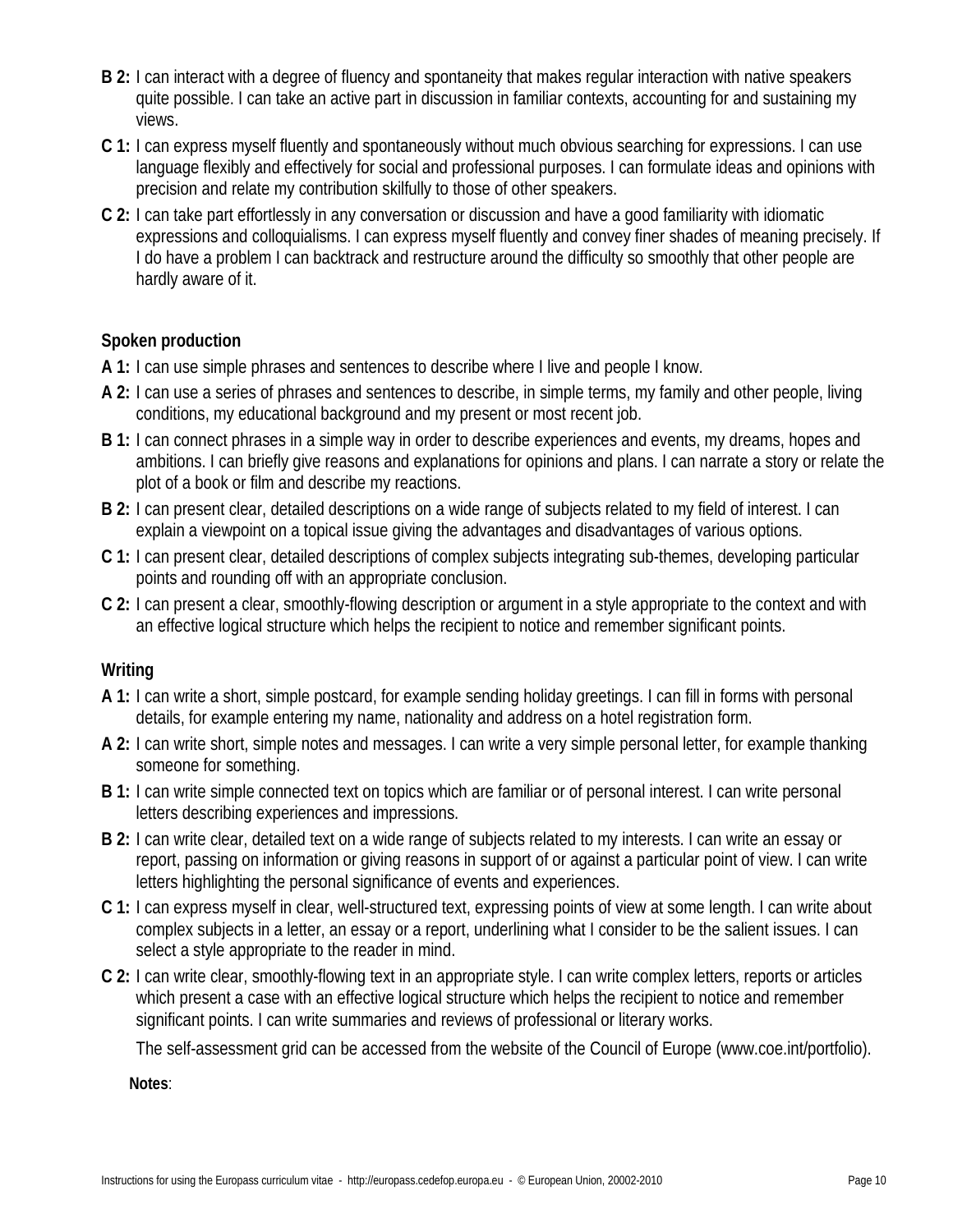- if you have a certificate testifying to your competence (such as TOEIC -Test of English for International Communication), state the level and the date when you obtained;
- do not overestimate your level, which may well be checked if you are interviewed!

| Social skills and competences<br>(remove if not relevant)            | What are we talking about?<br>Social skills and competences refer to living and working with other people, in positions<br>where communication is important and situations where teamwork is essential (for<br>example culture and sports), in multicultural environments, etc.<br>Describe your social skills and competences, e.g.:<br>team spirit;<br>good ability to adapt to multicultural environments, gained through my work experience<br>abroad;<br>good communication skills gained through my experience as sales manager.<br>Specify in what context they were acquired (through training, work, seminars, voluntary<br>or leisure activities, etc.). |
|----------------------------------------------------------------------|--------------------------------------------------------------------------------------------------------------------------------------------------------------------------------------------------------------------------------------------------------------------------------------------------------------------------------------------------------------------------------------------------------------------------------------------------------------------------------------------------------------------------------------------------------------------------------------------------------------------------------------------------------------------|
| Organisational skills and<br>competences<br>(remove if not relevant) | What are we talking about?<br>Organisational skills and competences refer to coordination and administration of<br>people, projects and budgets; at work, in voluntary work (for example culture and<br>sports) and at home, etc.<br>Describe your organisational skills and competences, e.g.:<br>leadership (currently responsible for a team of 10 people);<br>sense of organisation (experience in logistics);<br>$\overline{\phantom{a}}$<br>good experience in project or team management.<br>Specify in what context they were acquired (through training, work, seminars, voluntary<br>or leisure activities, etc.).                                       |
| Technical skills and<br>competences<br>(remove if not relevant)      | What are we talking about?<br>Technical skills and competences refer to mastery of specific kinds of equipment,<br>machinery, etc. other than computers, or to technical skills and competences in a<br>specialised field (manufacturing industry, health, banking, etc.).<br>Describe your technical skills and competences, e.g.:<br>good command of quality control processes (I was responsible for the implementation of<br>quality audit in my dept);<br>Specify in what context they were acquired (through training, work, seminar, voluntary<br>or leisure activities, etc.).                                                                             |
| Computer skills and<br>competences<br>(remove if not relevant)       | What are we talking about?<br>Computer skills and competences refer to word processing and other applications,<br>database searching, acquaintance with Internet, advanced skills (programming etc.).<br>Describe your computer skills and competences, e.g.:<br>good command of Microsoft Office™ tools (Word™, Excel™ and PowerPoint™);<br>basic knowledge of graphic design applications (Adobe Illustrator™, PhotoShop™).<br>Specify in what context they were acquired (through training, work, seminar, voluntary<br>or leisure activities, etc.).                                                                                                           |